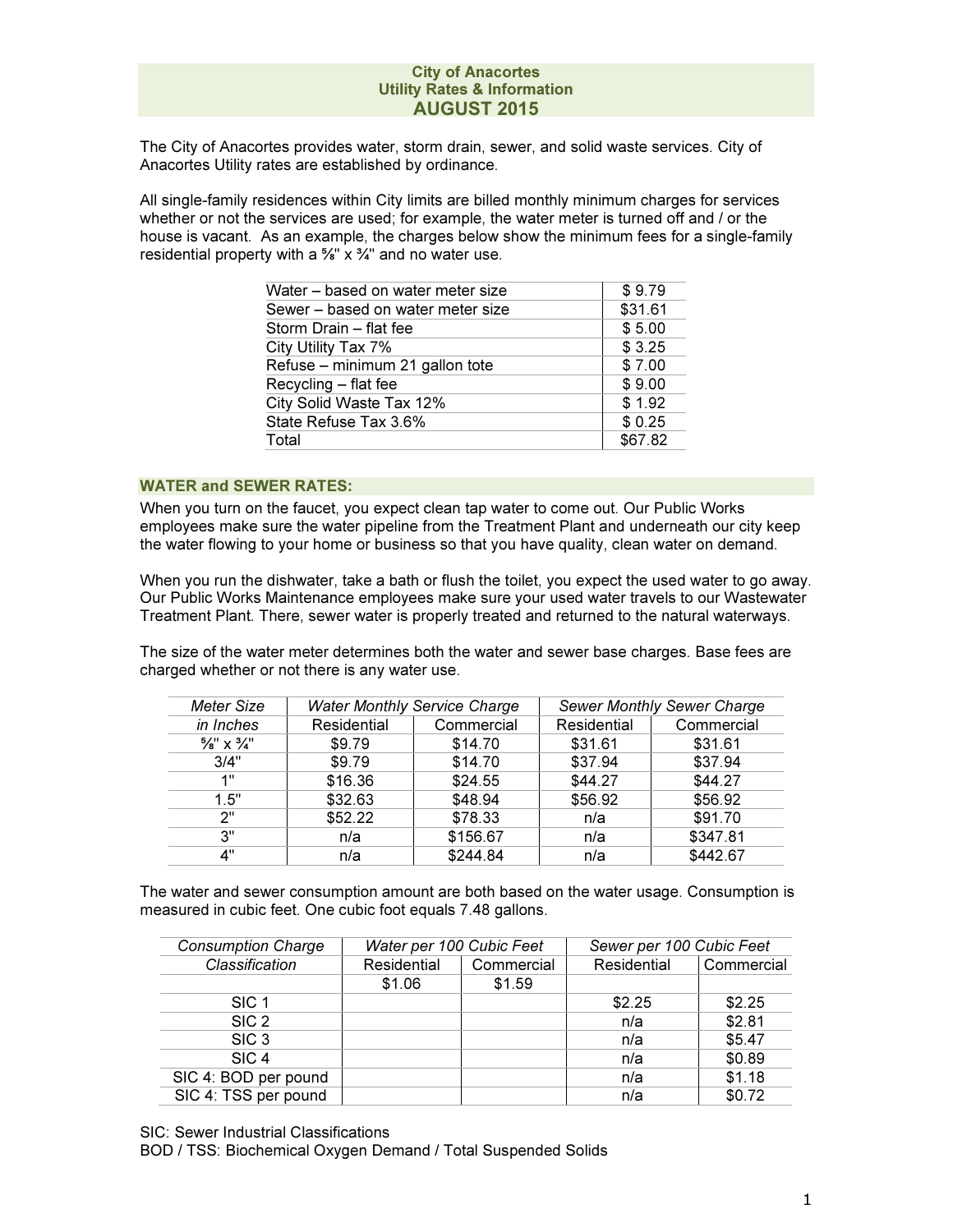Sewer consumption charges are based on water use, assuming that most water that comes in through the water meter goes out through the City sanitary sewer system.

Single Family Residential Sewer "Cap":

Many homes use more water during the warmer summer months that is not discharged through the sewer, mostly due to yard watering. Because that water use increase does not increase the sewer use, the City sets a "cap" on sewer consumption charges. The cap is calculated by taking the water use for November, December, January and February and dividing it by four. This average, along with the sewer base charge, determines the sewer maximum charge, which is applied to the account beginning in April. Adjustments due to leaks or misreads during the averaging period are factored in.

|                                   |         |         |         | Meter Size   0-600 CF   601-800 CF   801-1,000 CF   1001-1,500 CF | Over 1,500 CF         |
|-----------------------------------|---------|---------|---------|-------------------------------------------------------------------|-----------------------|
| <i>in Inches</i>                  |         |         |         |                                                                   |                       |
| $\frac{5}{8}$ " x $\frac{3}{4}$ " | \$45.16 | \$49.67 | \$54.19 | \$65.47                                                           | I No Limit/Actual Use |
| 3/4"                              | \$50.48 | \$54.91 | \$59.33 | \$70.40                                                           | I No Limit/Actual Use |

Average Winter Water Use - AWWU

# STORM DRAIN

Whenever it rains or the snow melts, the water flows over the land surface heading to the nearest lake, storm water pond or ditch, carrying with it debris and pollution. This commonly is referred to as storm water runoff and the city has a legal responsibility to manage surface water in the community. Wherever you live in the community, surface water affects everyone in Anacortes.

The monthly fee for storm drain funds the operation, maintenance and administration of the city stormwater utility. Each residential unit (ERU) is equivalent to two thousand square feet. Commercial properties may be charged for additional ERUs based on their impervious surface area.

| Single Family Residential (flat fee) | $1$ \$5.00           |
|--------------------------------------|----------------------|
| Commercial per ERU per Month         | $\frac{1}{2}$ \$5.00 |

# REFUSE, RECYCLABLES and ORGANICS

When you set your City issued trash totes out each week, you expect them to be emptied. Our Solid Waste employees help to make sure your household is free of stinky trash and potential health risks. This division provides this public health service as well as other services that keep our city and your neighborhood clean.

The City contracts with Waste Management Northwest to provide weekly collection of recyclables. Residential customers and restaurants may also sign up for Organics collection (yard waste and food scraps), also provided by Waste Management. Please call Waste Management Northwest at 800-592-9995 for service information.

| Residential  |           |                     |                                              |             |
|--------------|-----------|---------------------|----------------------------------------------|-------------|
| Service Type | Tote Size | <b>Monthly Rate</b> | Additional Totes per Tote Maximum # of Totes |             |
| Refuse       | 21 gallon | \$7.00              | n/a                                          | One $(1)$   |
| Refuse       | 32 gallon | \$13.00             | \$13.00                                      | Three $(3)$ |
| Recyclables  | 32 gallon | \$9.00              | \$9.00                                       | n/a         |
| Recyclables  | 64 gallon | \$9.00              | \$9.00                                       | n/a         |
| Recyclables  | 96 gallon | \$9.00              | \$9.00                                       | n/a         |
| Organics     | 96 gallon | \$11.00             | \$11.00                                      | n/a         |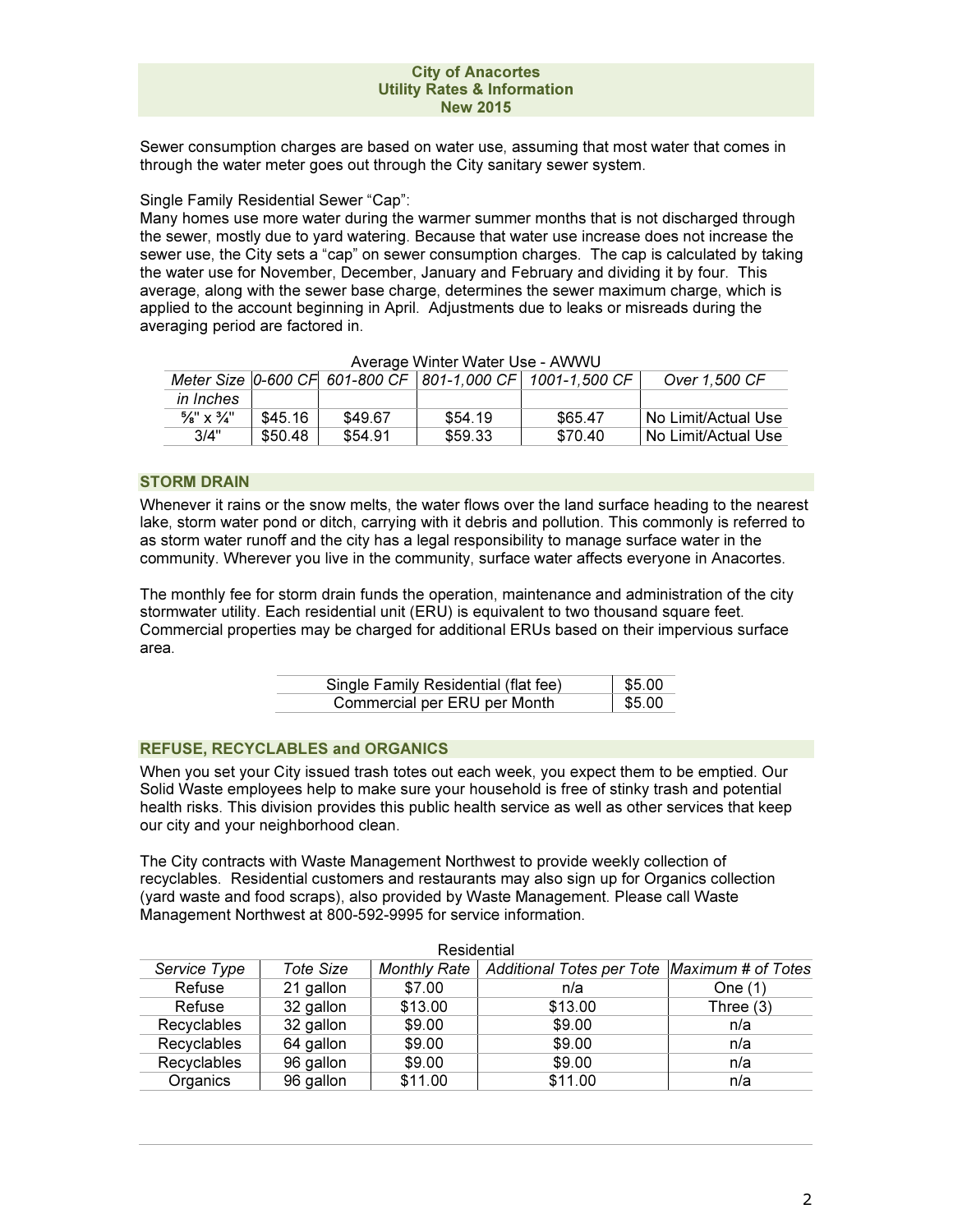|                                 |           | <b>UUITIITEIUAI</b> |                                              |            |
|---------------------------------|-----------|---------------------|----------------------------------------------|------------|
| Service Type                    | Tote Size | Monthly Rate        | Additional Totes per Tote Maximum # of Totes |            |
| Refuse                          | 21 gallon | \$7.00              | n/a                                          | One (1)    |
| Refuse                          | 32 gallon | \$13.00             | \$13.00                                      | Five $(5)$ |
| Recyclables                     | n/a       | n/a                 | n/a                                          | n/a        |
| Organics $-$<br>Restaurant Only | 96 gallon | \$16.00             | \$16.00                                      | n/a        |

# Commercial

# Additional Refuse

Place extra refuse in pre-paid "City Garbage Bags": blue, heavy-duty 32-Gallon capacity bags available for purchase at City Hall and various retail outlets throughout Anacortes (7-11, Ace Hardware, The Market at Anacortes, Old Salt's, Safeway, Sebo's Do It Center).

Please call the Solid Waste Department at 360-293-1921 for information on changing your refuse service, Special Hauls, Appliance Removal, Free Cleanup days, and Holiday pick-up schedules.

Please call Waste Management Northwest at 800-592-9995 for information on Recycling and Organics service.

| City Garbage Bags per Bag     | $$4.00$ plus tax |
|-------------------------------|------------------|
| Non-refrigerated Appliance    | \$25.00          |
| <b>Refrigerated Appliance</b> | \$35.00          |
| Special Haul per cubic yard   | \$35.00          |

# Refuse – Permanent Container Rates

Commercial accounts are eligible to have permanent refuse dumpster. Prices below are for one scheduled pick up per week (minimum).

Please call the Solid Waste Department at 360-293-1921 for information on changing your container size, number of weekly pick-ups, or requesting extra pick-ups.

| <b>Container Size</b> |           | Monthly Rate per Additional Scheduled | Extra Collection - |
|-----------------------|-----------|---------------------------------------|--------------------|
|                       | Container | <b>Weekly Pick Up</b>                 | On Request         |
| 1.5 Cubic Yard        | \$95.00   | \$95.00                               | \$25.00            |
| 2 Cubic Yard          | \$115.00  | \$115.00                              | \$30.00            |
| 3 Cubic Yard          | \$165.00  | \$165.00                              | \$40.00            |
| 6 Cubic Yard          | \$325.00  | \$325.00                              | \$85.00            |
| 8 Cubic Yard          | \$435.00  | \$435.00                              | \$110.00           |

### Refuse – Temporary Container Rates

Temporary container (dumpster) rental is available to residential and commercial customers. A signed contract and pre-payment of Delivery Fee is required.

The Delivery Fee includes set-up, seven (7) day rental, and removal. Additional daily fees and extra pick-ups are billed to the property utility account.

Please call the Solid Waste Department at 360-293-1921 for pick-up/empty and removal.

| <b>Container Size</b> |          |         | Delivery Fee with Tax Daily Fee - after 7 Days Extra Collection - On Request |
|-----------------------|----------|---------|------------------------------------------------------------------------------|
| 1.5 Cubic Yard        | \$110.23 | \$3.00  | \$55.00                                                                      |
| 2 Cubic Yard          | \$127.64 | \$4.00  | \$65.00                                                                      |
| 3 Cubic Yard          | \$150.84 | \$5.50  | \$80.00                                                                      |
| 6 Cubic Yard          | \$214.66 | \$10.00 | \$130.00                                                                     |
| 8 Cubic Yard          | \$261.07 | \$15.00 | \$165.00                                                                     |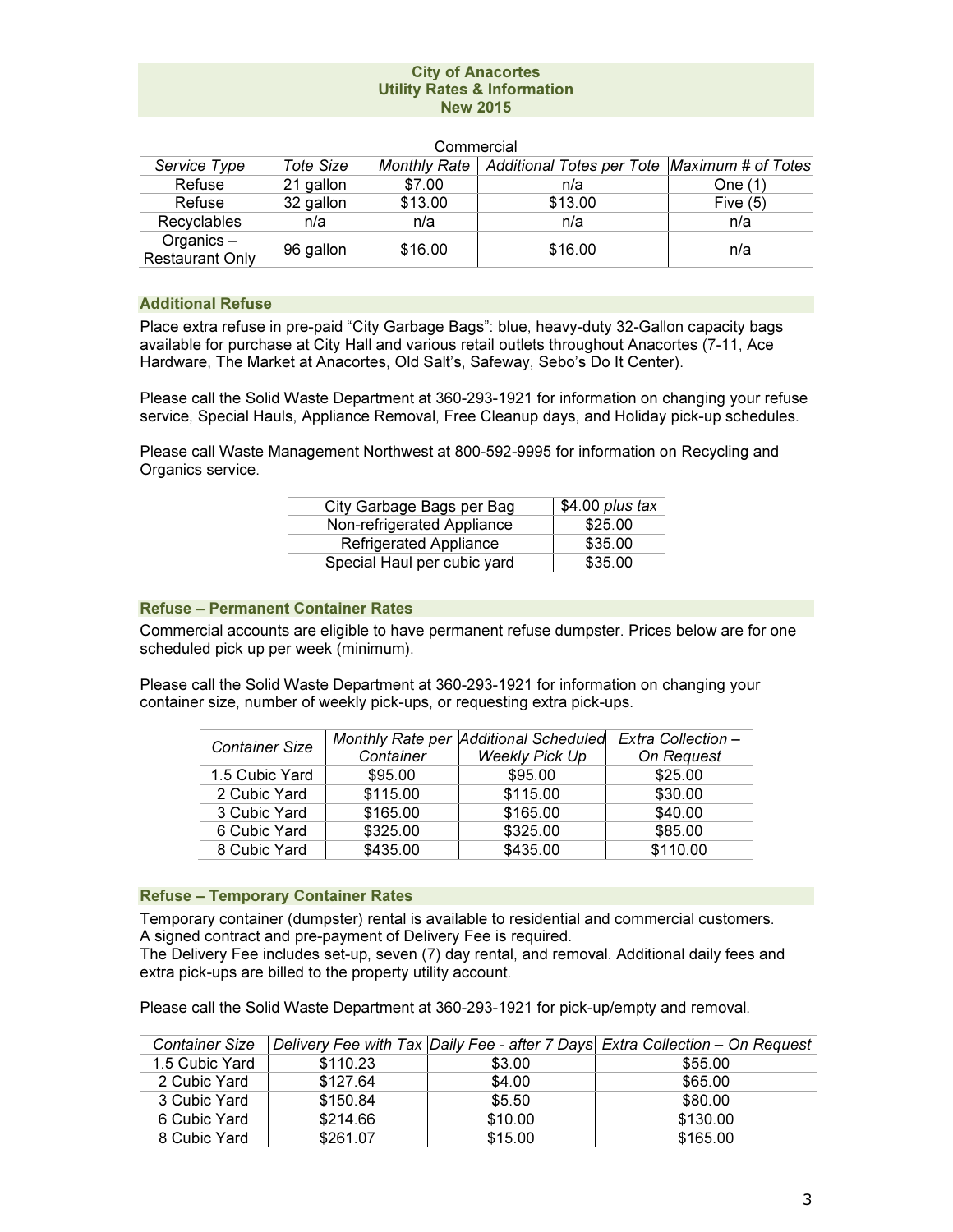# Drop Box Container Rates

Please call the Solid Waste Department at 360-293-1921 for pick-up/empty and removal.

| <b>Container Size</b> | <b>Delivery Fee</b>    |  | <b>Monthly Rate</b> | Tonnage Fee per Ton        |
|-----------------------|------------------------|--|---------------------|----------------------------|
| 10 Cubic Yard         | \$75.00                |  | \$100.00            | Cost plus \$1.00           |
| 30 Cubic Yard         | \$75.00                |  | \$100.00            | Cost plus \$1.00           |
|                       |                        |  |                     |                            |
| Container Size        | Compactor Box Haul Fee |  |                     | Non-Compactor Box Haul Fee |
| 10 Cubic Yard         | \$185.00               |  | \$165.00            |                            |
| 30 Cubic Yard         | \$185.00               |  |                     | \$165.00                   |

## Outside City Limits

Accounts outside the city limits served by city water are also assessed a 50% surcharge on top of the total water charge. Solid waste and sanitary sewer services are not available outside of City limits.

#### Irrigation Meter

Irrigation meters are billed for water base fees and consumption only. Irrigation meters are billed at residential rates for single-family residential property; otherwise, they are billed at commercial rates. Irrigation meters that serve a common area are billed at commercial rates.

### Water Leaks

The customer is responsible for repairs on the house side of the meter. If you suspect a leak on the City's side of the meter box, or if you need assistance locating your meter box, please contact the Water Maintenance Department at (360) 293-1921.

After repairs have been made, you may be eligible for an adjustment on your City Utility bill. The "Leak Account Review Application" with details and requirements is available online or at City Hall.

## Utility Billing

Billing statements cover service for the full calendar month. Bills are mailed out by the 15th of the following month and are due on the last business day of each month. The due date is printed on the bill. If you make a payment after the due date, the next billing statement may include the past due balance.

### Payment Options

Cash payments, as well as payments by check, Discover Card, MasterCard and Visa, can be made at the Utility payments desk, second floor, City Hall Municipal Building at 904 6th Street, corner of 6th St and Q Ave, behind the US Post Office.

Payments by check can be sent to our mailing address at City of Anacortes, PO Box 410, Anacortes, WA 98221-0410. City of Anacortes utility payments by check may be mailed in the envelope included with your billing statement. Check payments may also be deposited in our secure drop box located in our north parking lot at 5th Street and Q Avenue. Do not mail cash or place cash in the payment drop box.

You may apply to have your city utility bill deducted directly from your checking or savings account. Applications are available online or at City Hall.